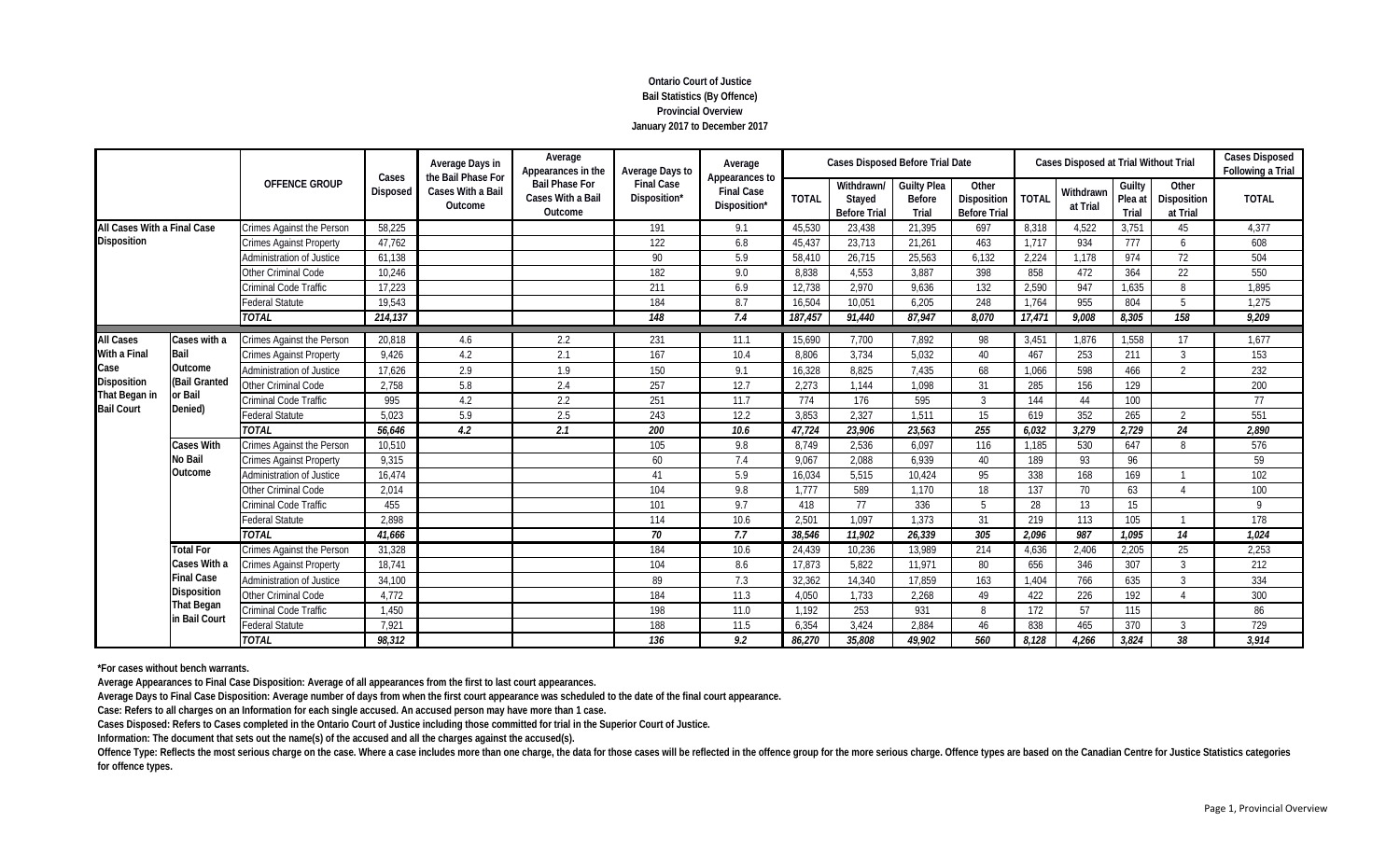# **Ontario Court of Justice Bail Statistics (By Offence) Central East Region January 2017 to December 2017**

|                             |                   | <b>OFFENCE GROUP</b>             | Cases           | Average Days in<br>the Bail Phase For | Average<br>Appearances in the                         | Average Days to                   | Average<br>Appearances to         |              | Cases Disposed Before Trial Date            |                                                     |                                             |              | Cases Disposed at Trial Without Trial |                            |                                  | <b>Cases Disposed</b><br>Following a Trial |
|-----------------------------|-------------------|----------------------------------|-----------------|---------------------------------------|-------------------------------------------------------|-----------------------------------|-----------------------------------|--------------|---------------------------------------------|-----------------------------------------------------|---------------------------------------------|--------------|---------------------------------------|----------------------------|----------------------------------|--------------------------------------------|
|                             |                   |                                  | <b>Disposed</b> | Cases With a Bail<br>Outcome          | <b>Bail Phase For</b><br>Cases With a Bail<br>Outcome | <b>Final Case</b><br>Disposition* | <b>Final Case</b><br>Disposition* | <b>TOTAL</b> | Withdrawn/<br>Stayed<br><b>Before Trial</b> | <b>Guilty Plea</b><br><b>Before</b><br><b>Trial</b> | Other<br>Disposition<br><b>Before Trial</b> | <b>TOTAI</b> | Withdrawn<br>at Trial                 | Guilty<br>Plea at<br>Trial | Other<br>Disposition<br>at Trial | <b>TOTAL</b>                               |
| All Cases With a Final Case |                   | Crimes Against the Person        | 8.622           |                                       |                                                       | 180                               | 8.3                               | 7,158        | 3.992                                       | 3.027                                               | 139                                         | 858          | 466                                   | 389                        | 3                                | 606                                        |
| Disposition                 |                   | <b>Crimes Against Property</b>   | 8,475           |                                       |                                                       | 129                               | 6.0                               | 8,062        | 4,753                                       | 3,151                                               | 158                                         | 304          | 189                                   | 113                        | $\overline{2}$                   | 109                                        |
|                             |                   | Administration of Justice        | 9,007           |                                       |                                                       | 98                                | 4.9                               | 8,703        | 4,139                                       | 3.471                                               | 1,093                                       | 234          | 141                                   | 89                         | $\Delta$                         | 70                                         |
|                             |                   | Other Criminal Code              | 1,535           |                                       |                                                       | 192                               | 8.2                               | 1,344        | 786                                         | 481                                                 | 77                                          | 123          | 76                                    | 43                         |                                  | 68                                         |
|                             |                   | Criminal Code Traffic            | 4,374           |                                       |                                                       | 220                               | 6.5                               | 3,176        | 926                                         | 2.219                                               | 31                                          | 627          | 259                                   | 366                        | $\overline{2}$                   | 571                                        |
|                             |                   | <b>Federal Statute</b>           | 3,633           |                                       |                                                       | 175                               | 7.1                               | 3,184        | 2,140                                       | 949                                                 | 95                                          | 286          | 192                                   | 93                         |                                  | 163                                        |
|                             |                   | <b>TOTAL</b>                     | 35,646          |                                       |                                                       | 153                               | 6.5                               | 31,627       | 16,736                                      | 13,298                                              | 1,593                                       | 2,432        | 1,323                                 | 1,093                      | 16                               | 1,587                                      |
| <b>All Cases</b>            | Cases with a      | Crimes Against the Person        | 2,504           | 4.5                                   | 2.2                                                   | 216                               | 10.7                              | 1,973        | 950                                         | 1.006                                               | 17                                          | 305          | 154                                   | 149                        | 2                                | 226                                        |
| <b>With a Final</b>         | Bail              | <b>Crimes Against Property</b>   | 1,208           | 4.1                                   | 2.1                                                   | 153                               | 9.7                               | 1,137        | 518                                         | 610                                                 | $\mathsf Q$                                 | 54           | 32                                    | 21                         |                                  | 17                                         |
| Case                        | Outcome           | Administration of Justice        | 2,135           | 3.5                                   | 2.0                                                   | 141                               | 8.5                               | 1,985        | 1,101                                       | 874                                                 | 10 <sup>°</sup>                             | 123          | 80                                    | 43                         |                                  | 27                                         |
| <b>Disposition</b>          | (Bail Granted     | Other Criminal Code              | 349             | 5.1                                   | 2.3                                                   | 274                               | 12.5                              | 288          | 152                                         | 134                                                 | 2                                           | 40           | 22                                    | 18                         |                                  | 21                                         |
| That Began in               | or Bail           | Criminal Code Traffic            | 190             | 2.4                                   | 2.0                                                   | 213                               | 10.3                              | 155          | 32                                          | 123                                                 |                                             | 21           | 6                                     | 15                         |                                  | 14                                         |
| <b>Bail Court</b>           | Denied)           | <b>Federal Statute</b>           | 692             | 5.9                                   | 2.4                                                   | 231                               | 11.7                              | 543          | 335                                         | 202                                                 | 6                                           | 90           | 68                                    | 22                         |                                  | 59                                         |
|                             |                   | <b>TOTAL</b>                     | 7,078           | 4.2                                   | 2.1                                                   | 188                               | 10.1                              | 6,081        | 3,088                                       | 2,949                                               | 44                                          | 633          | 362                                   | 268                        | 3                                | 364                                        |
|                             | <b>Cases With</b> | <b>Crimes Against the Person</b> | 1,305           |                                       |                                                       | 88                                | 8.8                               | 1,158        | 398                                         | 749                                                 | 11                                          | 86           | 38                                    | 47                         |                                  | 61                                         |
|                             | No Bail           | <b>Crimes Against Property</b>   | 1,104           |                                       |                                                       | 61                                | 7.1                               | 1,068        | 296                                         | 767                                                 | 5                                           | 27           | 14                                    | 13                         |                                  | 9                                          |
|                             | Outcome           | <b>Administration of Justice</b> | 1,929           |                                       |                                                       | 34                                | 5.2                               | 1,882        | 742                                         | 1.127                                               | 13                                          | 33           | 21                                    | 12                         |                                  | 14                                         |
|                             |                   | Other Criminal Code              | 199             |                                       |                                                       | 106                               | 9.6                               | 177          | 66                                          | 111                                                 |                                             | 14           | 8                                     | 6                          |                                  | 8                                          |
|                             |                   | Criminal Code Traffic            | 75              |                                       |                                                       | 96                                | 9.4                               | 68           | 14                                          | 53                                                  |                                             | 6            | 2                                     | $\boldsymbol{\varLambda}$  |                                  |                                            |
|                             |                   | <b>Federal Statute</b>           | 410             |                                       |                                                       | 81                                | 8.7                               | 371          | 202                                         | 165                                                 |                                             | 23           | 10 <sup>°</sup>                       | 13                         |                                  | 16                                         |
|                             |                   | <b>TOTAL</b>                     | 5,022           |                                       |                                                       | 61                                | 7.1                               | 4,724        | 1,718                                       | 2,972                                               | 34                                          | 189          | 93                                    | 95                         |                                  | $\overline{109}$                           |
|                             | <b>Total For</b>  | Crimes Against the Person        | 3,809           |                                       |                                                       | 167                               | 10.0                              | 3,131        | 1,348                                       | 1,755                                               | 28                                          | 391          | 192                                   | 196                        | 3                                | 287                                        |
|                             | Cases With a      | Crimes Against Property          | 2,312           |                                       |                                                       | 102                               | 8.2                               | 2,205        | 814                                         | 1,377                                               | 14                                          | 81           | 46                                    | 34                         |                                  | 26                                         |
|                             | <b>Final Case</b> | <b>Administration of Justice</b> | 4,064           |                                       |                                                       | 83                                | 6.7                               | 3,867        | 1,843                                       | 2,001                                               | 23                                          | 156          | 101                                   | 55                         |                                  | 41                                         |
|                             | Disposition       | Other Criminal Code              | 548             |                                       |                                                       | 203                               | 11.3                              | 465          | 218                                         | 245                                                 | $\overline{2}$                              | 54           | 30                                    | 24                         |                                  | 29                                         |
|                             | <b>That Began</b> | Criminal Code Traffic            | 265             |                                       |                                                       | 176                               | 10.0                              | 223          | 46                                          | 176                                                 |                                             | 27           | 8                                     | 19                         |                                  | 15                                         |
|                             | in Bail Court     | Federal Statute                  | 1,102           |                                       |                                                       | 163                               | 10.4                              | 914          | 537                                         | 367                                                 | 10                                          | 113          | 78                                    | 35                         |                                  | 75                                         |
|                             |                   | <b>TOTAL</b>                     | 12,100          |                                       |                                                       | 128                               | 8.6                               | 10,805       | 4.806                                       | 5.921                                               | 78                                          | 822          | 455                                   | 363                        |                                  | 473                                        |

**\*For cases without bench warrants.**

**Average Appearances to Final Case Disposition: Average of all appearances from the first to last court appearances.**

**Average Days to Final Case Disposition: Average number of days from when the first court appearance was scheduled to the date of the final court appearance.**

**Case: Refers to all charges on an Information for each single accused. An accused person may have more than 1 case.**

**Cases Disposed: Refers to Cases completed in the Ontario Court of Justice including those committed for trial in the Superior Court of Justice.**

**Information: The document that sets out the name(s) of the accused and all the charges against the accused(s).**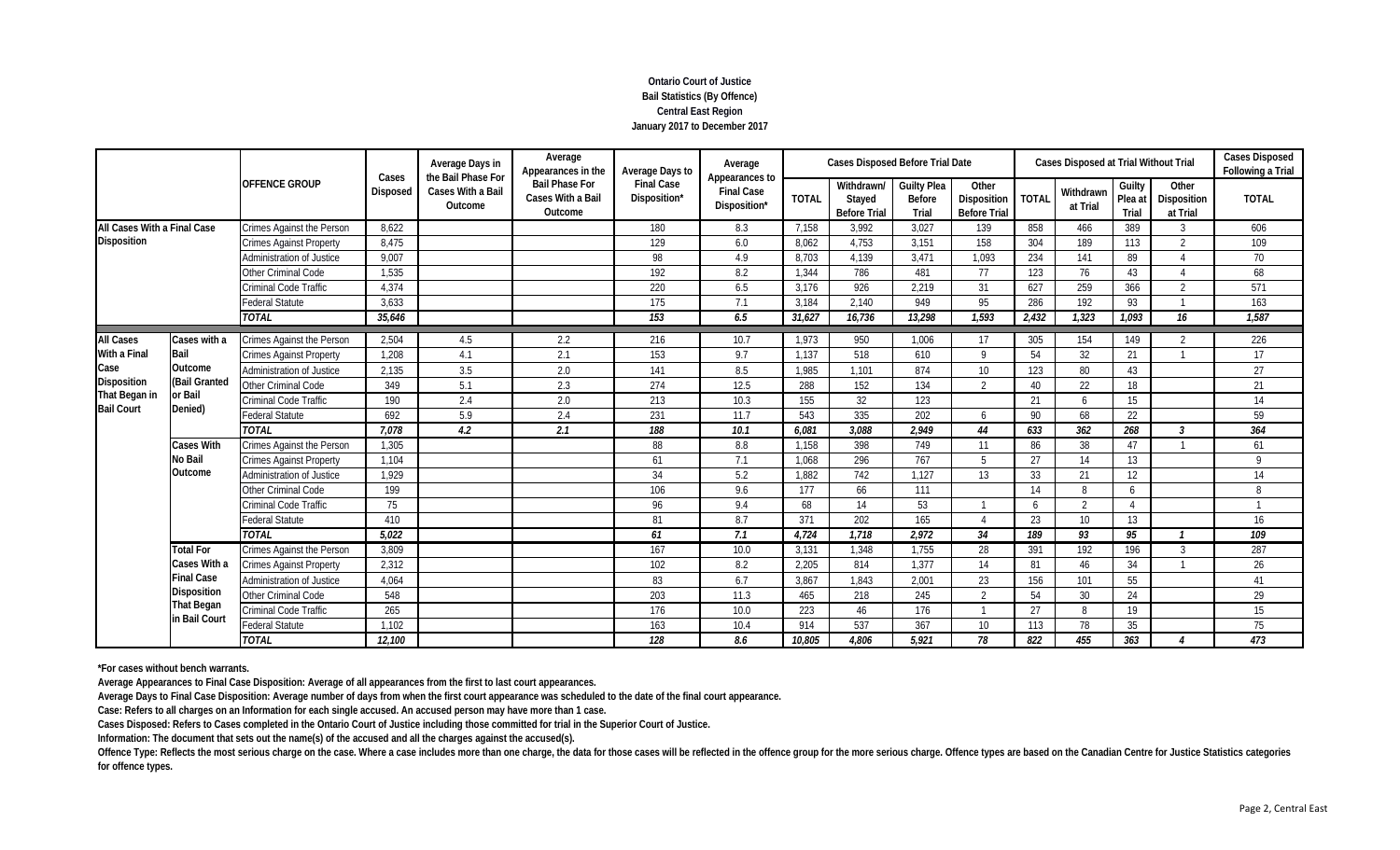# **Ontario Court of Justice Bail Statistics (By Offence) Central West Region January 2017 to December 2017**

|                             |                                    |                                  | Cases<br>Disposed | Average Days in<br>the Bail Phase For | Average<br>Appearances in the                         | Average Days to                   | Average<br>Appearances to         |              | <b>Cases Disposed Before Trial Date</b>     |                                              |                                             |              | Cases Disposed at Trial Without Trial |                            |                                  | <b>Cases Disposed</b><br>Following a Trial |
|-----------------------------|------------------------------------|----------------------------------|-------------------|---------------------------------------|-------------------------------------------------------|-----------------------------------|-----------------------------------|--------------|---------------------------------------------|----------------------------------------------|---------------------------------------------|--------------|---------------------------------------|----------------------------|----------------------------------|--------------------------------------------|
|                             |                                    | <b>OFFENCE GROUP</b>             |                   | Cases With a Bail<br>Outcome          | <b>Bail Phase For</b><br>Cases With a Bail<br>Outcome | <b>Final Case</b><br>Disposition* | <b>Final Case</b><br>Disposition* | <b>TOTAL</b> | Withdrawn/<br>Stayed<br><b>Before Trial</b> | <b>Guilty Plea</b><br><b>Before</b><br>Trial | Other<br>Disposition<br><b>Before Trial</b> | <b>TOTAI</b> | Withdrawn<br>at Trial                 | Guilty<br>Plea at<br>Trial | Other<br>Disposition<br>at Trial | <b>TOTAL</b>                               |
| All Cases With a Final Case |                                    | Crimes Against the Person        | 11,021            |                                       |                                                       | 209                               | 9.6                               | 8,930        | 4,765                                       | 4.050                                        | 115                                         | 1.448        | 823                                   | 620                        | .5                               | 643                                        |
| <b>Disposition</b>          |                                    | <b>Crimes Against Property</b>   | 9,216             |                                       |                                                       | 135                               | 7.2                               | 8,846        | 5,006                                       | 3,789                                        | 51                                          | 275          | 150                                   | 124                        |                                  | 95                                         |
|                             |                                    | Administration of Justice        | 11,797            |                                       |                                                       | 93                                | 6.1                               | 11,287       | 5,483                                       | 4,315                                        | 1,489                                       | 437          | 273                                   | 154                        | 10 <sup>°</sup>                  | 73                                         |
|                             |                                    | <b>Other Criminal Code</b>       | 1,968             |                                       |                                                       | 195                               | 9.3                               | 1.741        | 960                                         | 706                                          | 75                                          | 137          | 86                                    | 48                         | 3                                | 90                                         |
|                             |                                    | <b>Criminal Code Traffic</b>     | 4,181             |                                       |                                                       | 222                               | 7.4                               | 3.093        | 750                                         | 2.331                                        | 12                                          | 682          | 238                                   | 443                        |                                  | 406                                        |
|                             |                                    | <b>Federal Statute</b>           | 4,599             |                                       |                                                       | 198                               | 9.0                               | 3.895        | 2.387                                       | 1.480                                        | 28                                          | 413          | 244                                   | 168                        |                                  | 291                                        |
|                             |                                    | <b>TOTAL</b>                     | 42,782            |                                       |                                                       | 161                               | 7.8                               | 37.792       | 19,351                                      | 16.671                                       | 1,770                                       | 3,392        | 1.814                                 | 1,557                      | 21                               | 1,598                                      |
| <b>All Cases</b>            | Cases with a                       | Crimes Against the Person        | 3,944             | 4.0                                   | 2.1                                                   | 254                               | 11.3                              | 3,101        | 1,538                                       | 1,554                                        | O                                           | 611          | 340                                   | 270                        |                                  | 232                                        |
| <b>With a Final</b>         | Bail                               | <b>Crimes Against Property</b>   | 1,666             | 4.3                                   | 2.2                                                   | 189                               | 10.6                              | 1,583        | 728                                         | 851                                          |                                             | 64           | 33                                    | 30                         |                                  | 19                                         |
| Case                        | Outcome                            | Administration of Justice        | 3,440             | 3.2                                   | 1.9                                                   | 169                               | 9.2                               | 3,180        | 1,996                                       | 1.177                                        |                                             | 222          | 152                                   | 70                         |                                  | 38                                         |
| Disposition                 | (Bail Granted                      | Other Criminal Code              | 455               | 6.1                                   | 2.5                                                   | 273                               | 12.8                              | 381          | 186                                         | 191                                          |                                             | 46           | 28                                    | 18                         |                                  | 28                                         |
| That Began in               | or Bail                            | Criminal Code Traffic            | 239               | 5.0                                   | 2.4                                                   | 292                               | 12.5                              | 185          | 43                                          | 142                                          |                                             | 33           | 10 <sup>1</sup>                       | 23                         |                                  | 21                                         |
| <b>Bail Court</b>           | Denied)                            | <b>Federal Statute</b>           | 919               | 6.9                                   | 2.7                                                   | 270                               | 13.1                              | 697          | 406                                         | 290                                          |                                             | 110          | 69                                    | 40                         |                                  | 112                                        |
|                             |                                    | <b>TOTAL</b>                     | 10.663            | 4.2                                   | 2.1                                                   | 223                               | 10.8                              | 9,127        | 4.897                                       | 4.205                                        | 25                                          | 1.086        | 632                                   | 451                        | $\mathcal{E}$                    | 450                                        |
|                             | <b>Cases With</b>                  | Crimes Against the Person        | 2,099             |                                       |                                                       | 133                               | 11.3                              | 1,758        | 503                                         | 1.243                                        | 12                                          | 227          | 124                                   | 103                        |                                  | 114                                        |
|                             | <b>No Bail</b>                     | <b>Crimes Against Property</b>   | 1,693             |                                       |                                                       | 78                                | 9.0                               | 1,639        | 357                                         | 1.276                                        | 6                                           | 39           | 18                                    | 21                         |                                  | 15                                         |
|                             | Outcome                            | Administration of Justice        | 3,404             |                                       |                                                       | 49                                | 6.7                               | 3,318        | 1,293                                       | 2,007                                        | 18                                          | 71           | 36                                    | 35                         |                                  | 15                                         |
|                             |                                    | Other Criminal Code              | 380               |                                       |                                                       | 131                               | 11.4                              | 341          | 108                                         | 230                                          | $\mathcal{R}$                               | 16           | 6                                     | 10 <sup>°</sup>            |                                  | 23                                         |
|                             |                                    | <b>Criminal Code Traffic</b>     | 119               |                                       |                                                       | 111                               | 10.2                              | 109          | 18                                          | 91                                           |                                             |              | 6                                     |                            |                                  | 3                                          |
|                             |                                    | <b>Federal Statute</b>           | 647               |                                       |                                                       | 134                               | 11.7                              | 542          | 212                                         | 322                                          | 8                                           | 45           | 31                                    | 14                         |                                  | 60                                         |
|                             |                                    | <b>TOTAL</b>                     | 8,342             |                                       |                                                       | 87                                | 8.9                               | 7,707        | 2,491                                       | 5,169                                        | 47                                          | 405          | $\overline{221}$                      | 184                        |                                  | 230                                        |
|                             | <b>Total For</b>                   | <b>Crimes Against the Person</b> | 6,043             |                                       |                                                       | 209                               | 11.3                              | 4,859        | 2,041                                       | 2,797                                        | 21                                          | 838          | 464                                   | 373                        |                                  | 346                                        |
|                             | Cases With a                       | Crimes Against Property          | 3,359             |                                       |                                                       | 123                               | 9.6                               | 3,222        | 1,085                                       | 2,127                                        | 10                                          | 103          | 51                                    | 51                         |                                  | 34                                         |
|                             | <b>Final Case</b>                  | <b>Administration of Justice</b> | 6,844             |                                       |                                                       | 99                                | 7.7                               | 6,498        | 3,289                                       | 3.184                                        | 25                                          | 293          | 188                                   | 105                        |                                  | 53                                         |
|                             | Disposition                        | Other Criminal Code              | 835               |                                       |                                                       | 200                               | 12.0                              | 722          | 294                                         | 421                                          | $\mathbf{z}$                                | 62           | 34                                    | 28                         |                                  | 51                                         |
|                             | <b>That Began</b><br>in Bail Court | Criminal Code Traffic            | 358               |                                       |                                                       | 224                               | 11.6                              | 294          | 61                                          | 233                                          |                                             | 40           | 16                                    | 24                         |                                  | 24                                         |
|                             |                                    | Federal Statute                  | 1,566             |                                       |                                                       | 203                               | 12.5                              | 1.239        | 618                                         | 612                                          | $\Omega$                                    | 155          | 100                                   | 54                         |                                  | 172                                        |
|                             |                                    | <b>TOTAL</b>                     | 19,005            |                                       |                                                       | 154                               | 9.9                               | 16.834       | 7,388                                       | 9.374                                        | 72                                          | 1,491        | 853                                   | 635                        | $\mathcal{E}$                    | 680                                        |

**\*For cases without bench warrants.**

**Average Appearances to Final Case Disposition: Average of all appearances from the first to last court appearances.**

**Average Days to Final Case Disposition: Average number of days from when the first court appearance was scheduled to the date of the final court appearance.**

**Case: Refers to all charges on an Information for each single accused. An accused person may have more than 1 case.**

**Cases Disposed: Refers to Cases completed in the Ontario Court of Justice including those committed for trial in the Superior Court of Justice.**

**Information: The document that sets out the name(s) of the accused and all the charges against the accused(s).**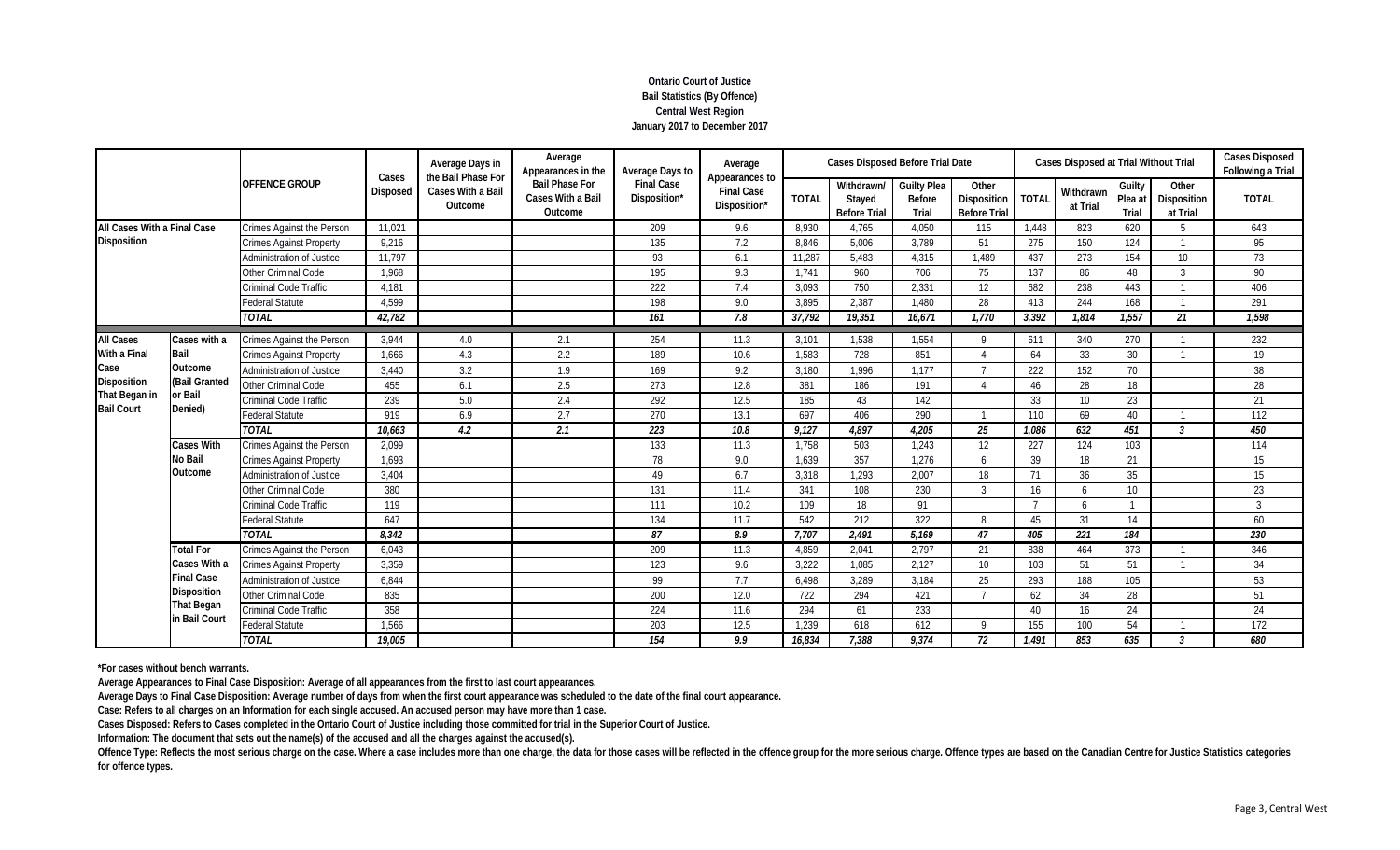# **Ontario Court of Justice Bail Statistics (By Offence) East Region January 2017 to December 2017**

|                             |                     |                                  | Cases           | Average Days in<br>the Bail Phase For | Average<br>Appearances in the                         | Average Days to                   | Average<br>Appearances to         |              | <b>Cases Disposed Before Trial Date</b>     |                                              |                                             |              | Cases Disposed at Trial Without Trial |                            |                                  | <b>Cases Disposed</b><br><b>Following a Trial</b> |
|-----------------------------|---------------------|----------------------------------|-----------------|---------------------------------------|-------------------------------------------------------|-----------------------------------|-----------------------------------|--------------|---------------------------------------------|----------------------------------------------|---------------------------------------------|--------------|---------------------------------------|----------------------------|----------------------------------|---------------------------------------------------|
|                             |                     | <b>OFFENCE GROUP</b>             | <b>Disposed</b> | Cases With a Bail<br>Outcome          | <b>Bail Phase For</b><br>Cases With a Bail<br>Outcome | <b>Final Case</b><br>Disposition* | <b>Final Case</b><br>Disposition* | <b>TOTAL</b> | Withdrawn/<br>Stayed<br><b>Before Trial</b> | <b>Guilty Plea</b><br><b>Before</b><br>Trial | Other<br>Disposition<br><b>Before Trial</b> | <b>TOTAL</b> | Withdrawn<br>at Trial                 | Guilty<br>Plea at<br>Trial | Other<br>Disposition<br>at Trial | <b>TOTAL</b>                                      |
| All Cases With a Final Case |                     | Crimes Against the Person        | 6,865           |                                       |                                                       | 190                               | 9.0                               | 5,118        | 2,070                                       | 2.987                                        | 61                                          | 1,003        | 441                                   | 555                        | 7                                | 744                                               |
| <b>Disposition</b>          |                     | <b>Crimes Against Property</b>   | 5,967           |                                       |                                                       | 129                               | 7.5                               | 5.619        | 2,366                                       | 3.162                                        | 91                                          | 236          | 112                                   | 124                        |                                  | 112                                               |
|                             |                     | Administration of Justice        | 7,983           |                                       |                                                       | 90                                | 5.7                               | 7,491        | 2,853                                       | 3,567                                        | 1.071                                       | 391          | 179                                   | 202                        | 10 <sup>°</sup>                  | 101                                               |
|                             |                     | Other Criminal Code              | 1,375           |                                       |                                                       | 180                               | 8.4                               | 1,164        | 495                                         | 614                                          | 55                                          | 128          | 55                                    | 72                         |                                  | 83                                                |
|                             |                     | Criminal Code Traffic            | 2,163           |                                       |                                                       | 188                               | 6.6                               | 1,636        | 272                                         | 1,347                                        | 17                                          | 290          | 105                                   | 183                        | $\overline{2}$                   | 237                                               |
|                             |                     | <b>Federal Statute</b>           | 2,364           |                                       |                                                       | 173                               | 8.2                               | 1.999        | 946                                         | 1.007                                        | 46                                          | 212          | 85                                    | 127                        |                                  | 153                                               |
|                             |                     | <b>TOTAL</b>                     | 26,717          |                                       |                                                       | 145                               | 7.4                               | 23.027       | 9.002                                       | 12.684                                       | 1.341                                       | 2.260        | 977                                   | 1,263                      | 20                               | 1.430                                             |
| <b>All Cases</b>            | Cases with a        | <b>Crimes Against the Person</b> | 2,086           | 6.8                                   | 2.6                                                   | 220                               | 11.2                              | 1,512        | 517                                         | 982                                          | 13                                          | 338          | 140                                   | 196                        | $\overline{2}$                   | 236                                               |
| With a Final                | Bail                | <b>Crimes Against Property</b>   | 1,259           | 5.7                                   | 2.1                                                   | 169                               | 10.9                              | 1,176        | 350                                         | 817                                          | $\mathsf Q$                                 | 55           | 33                                    | 22                         |                                  | 28                                                |
| Case                        | Outcome             | <b>Administration of Justice</b> | 2,480           | 3.0                                   | 1.8                                                   | 155                               | 8.7                               | 2,226        | 973                                         | 1.230                                        | 23                                          | 199          | 96                                    | 103                        |                                  | 55                                                |
| Disposition                 | (Bail Granted       | Other Criminal Code              | 326             | 6.3                                   | 2.5                                                   | 242                               | 12.2                              | 265          | 96                                          | 162                                          |                                             | 35           | 13                                    | 22                         |                                  | 26                                                |
| That Began in               | or Bail             | Criminal Code Traffic            | 131             | 7.2                                   | 2.4                                                   | 229                               | 11.2                              | 104          | 21                                          | 82                                           |                                             | 21           | 8                                     | 13                         |                                  | 6                                                 |
| <b>Bail Court</b>           | Denied)             | <b>Federal Statute</b>           | 451             | 9.2                                   | 2.8                                                   | 229                               | 12.0                              | 340          | 135                                         | 203                                          | $\mathcal{L}$                               | 53           | 23                                    | 30                         |                                  | 58                                                |
|                             |                     | <b>TOTAL</b>                     | 6,733           | 5.4                                   | 2.2                                                   | 190                               | 10.4                              | 5.623        | 2,092                                       | 3,476                                        | 55                                          | 701          | 313                                   | 386                        | $\mathfrak{p}$                   | 409                                               |
|                             | <b>Cases With</b>   | <b>Crimes Against the Person</b> | 1,379           |                                       |                                                       | 100                               | 9.1                               | 1,165        | 366                                         | 778                                          | 21                                          | 115          | 43                                    | 70                         | $\overline{2}$                   | 99                                                |
|                             | <b>No Bail</b>      | <b>Crimes Against Property</b>   | 1,289           |                                       |                                                       | 51                                | 6.8                               | 1,269        | 268                                         | 994                                          | $\overline{ }$                              | 12           | 5                                     | $\overline{7}$             |                                  | 8                                                 |
|                             | Outcome             | <b>Administration of Justice</b> | 2,038           |                                       |                                                       | 39                                | 5.6                               | 1.991        | 610                                         | 1,364                                        | 17                                          | 39           | 15                                    | 24                         |                                  | 8                                                 |
|                             |                     | Other Criminal Code              | 293             |                                       |                                                       | 76                                | 7.6                               | 269          | 95                                          | 170                                          |                                             | 13           |                                       | 6                          |                                  | 11                                                |
|                             |                     | Criminal Code Traffic            | 67              |                                       |                                                       | 73                                | 8.5                               | 66           | 15                                          | 51                                           |                                             |              |                                       |                            |                                  |                                                   |
|                             |                     | <b>Federal Statute</b>           | 319             |                                       |                                                       | 86                                | 8.4                               | 282          | 93                                          | 187                                          | $\overline{2}$                              | 24           |                                       | 17                         |                                  | 13                                                |
|                             |                     | <b>TOTAL</b>                     | 5,385           |                                       |                                                       | 62                                | 7.1                               | 5,042        | 1,447                                       | 3,544                                        | 51                                          | 204          | 78                                    | 124                        | 2                                | 139                                               |
|                             | <b>Total For</b>    | Crimes Against the Person        | 3,465           |                                       |                                                       | 170                               | 10.3                              | 2,677        | 883                                         | 1,760                                        | 34                                          | 453          | 183                                   | 266                        |                                  | 335                                               |
|                             | <b>Cases With a</b> | <b>Crimes Against Property</b>   | 2,548           |                                       |                                                       | 103                               | 8.6                               | 2,445        | 618                                         | 1,811                                        | 16                                          | 67           | 38                                    | 29                         |                                  | 36                                                |
|                             | <b>Final Case</b>   | Administration of Justice        | 4,518           |                                       |                                                       | 96                                | 7.1                               | 4,217        | 1,583                                       | 2,594                                        | 40                                          | 238          | 111                                   | 127                        |                                  | 63                                                |
|                             | Disposition         | Other Criminal Code              | 619             |                                       |                                                       | 158                               | 9.9                               | 534          | 191                                         | 332                                          | 11                                          | 48           | 20                                    | 28                         |                                  | 37                                                |
|                             | <b>That Began</b>   | Criminal Code Traffic            | 198             |                                       |                                                       | 174                               | 10.3                              | 170          | 36                                          | 133                                          |                                             | 22           | 9                                     | 13                         |                                  | 6                                                 |
|                             | in Bail Court       | Federal Statute                  | 770             |                                       |                                                       | 163                               | 10.4                              | 622          | 228                                         | 390                                          |                                             | 77           | 30                                    | 47                         |                                  | 71                                                |
|                             |                     | <b>TOTAL</b>                     | 12,118          |                                       |                                                       | 128                               | 8.8                               | 10,665       | 3,539                                       | 7.020                                        | 106                                         | 905          | 391                                   | 510                        |                                  | 548                                               |

**\*For cases without bench warrants.**

**Average Appearances to Final Case Disposition: Average of all appearances from the first to last court appearances.**

**Average Days to Final Case Disposition: Average number of days from when the first court appearance was scheduled to the date of the final court appearance.**

**Case: Refers to all charges on an Information for each single accused. An accused person may have more than 1 case.**

**Cases Disposed: Refers to Cases completed in the Ontario Court of Justice including those committed for trial in the Superior Court of Justice.**

**Information: The document that sets out the name(s) of the accused and all the charges against the accused(s).**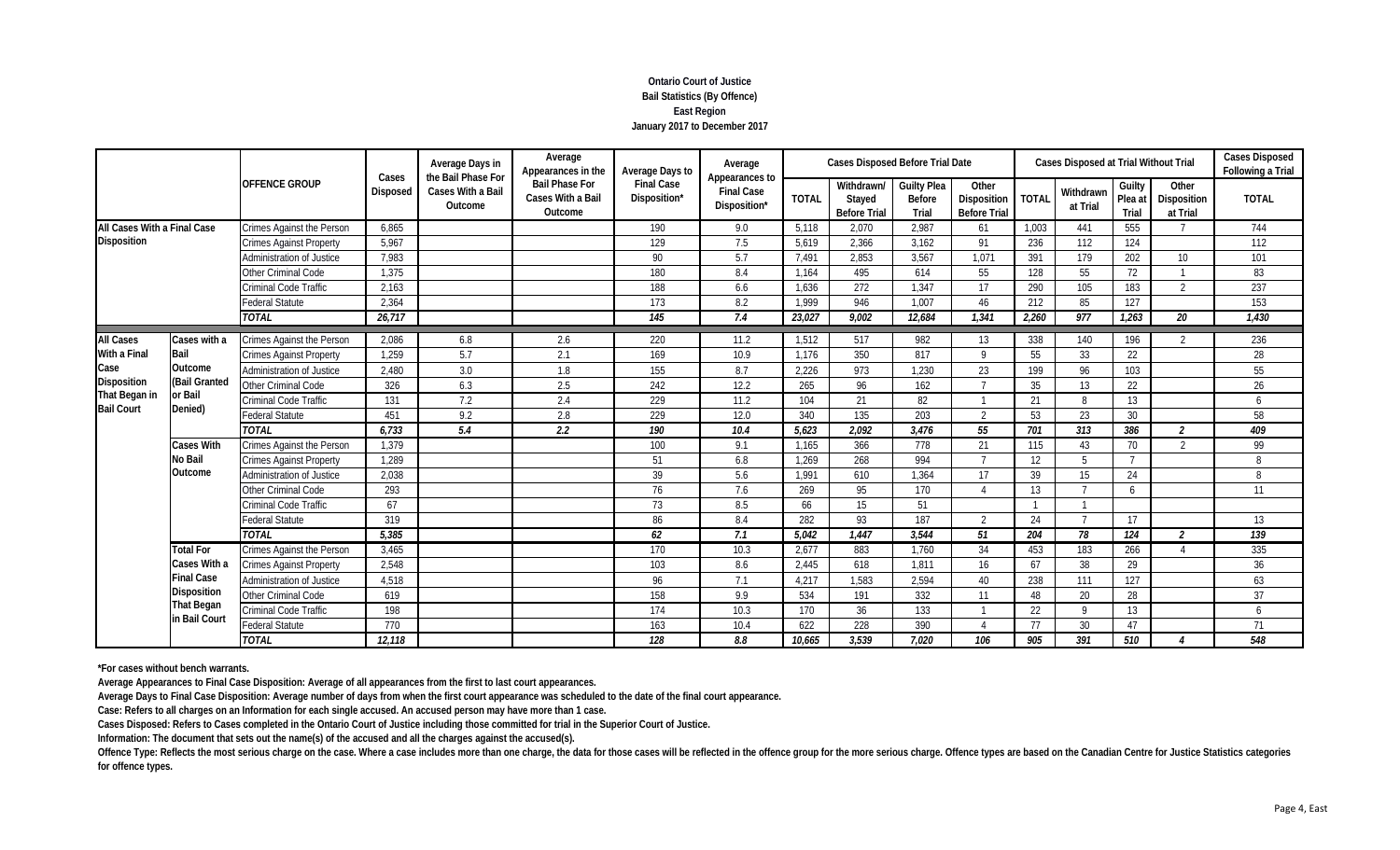# **Ontario Court of Justice Bail Statistics (By Offence) North East Region January 2017 to December 2017**

|                             |                   | <b>OFFENCE GROUP</b><br>Crimes Against the Person<br><b>Crimes Against Property</b><br>Administration of Justice | Cases           | Average Days in<br>the Bail Phase For | Average<br>Appearances in the                         | Average Days to                   | Average                                             |              | <b>Cases Disposed Before Trial Date</b>     |                                              |                                             |                 | Cases Disposed at Trial Without Trial |                            |                                  | <b>Cases Disposed</b><br>Following a Trial |
|-----------------------------|-------------------|------------------------------------------------------------------------------------------------------------------|-----------------|---------------------------------------|-------------------------------------------------------|-----------------------------------|-----------------------------------------------------|--------------|---------------------------------------------|----------------------------------------------|---------------------------------------------|-----------------|---------------------------------------|----------------------------|----------------------------------|--------------------------------------------|
|                             |                   |                                                                                                                  | <b>Disposed</b> | Cases With a Bail<br>Outcome          | <b>Bail Phase For</b><br>Cases With a Bail<br>Outcome | <b>Final Case</b><br>Disposition* | Appearances to<br><b>Final Case</b><br>Disposition* | <b>TOTAL</b> | Withdrawn/<br>Stayed<br><b>Before Trial</b> | <b>Guilty Plea</b><br><b>Before</b><br>Trial | Other<br>Disposition<br><b>Before Trial</b> | <b>TOTAL</b>    | Withdrawn<br>at Trial                 | Guilty<br>Plea at<br>Trial | Other<br>Disposition<br>at Trial | <b>TOTAL</b>                               |
| All Cases With a Final Case |                   |                                                                                                                  | 4.660           |                                       |                                                       | 154                               | 7.5                                                 | 3,690        | 1,669                                       | 1.984                                        | 37                                          | 643             | 314                                   | 325                        | $\Lambda$                        | 327                                        |
| <b>Disposition</b>          |                   |                                                                                                                  | 3,094           |                                       |                                                       | 117                               | 6.3                                                 | 2.870        | 1.201                                       | 1.648                                        | 21                                          | 174             | 78                                    | 96                         |                                  | 50                                         |
|                             |                   |                                                                                                                  | 4,767           |                                       |                                                       | 84                                | 5.3                                                 | 4.493        | 1.711                                       | 2.681                                        | 101                                         | 210             | 87                                    | 120                        | 3                                | 64                                         |
|                             |                   | Other Criminal Code                                                                                              | 657             |                                       |                                                       | 150                               | 7.5                                                 | 583          | 270                                         | 279                                          | 34                                          | 51              | 18                                    | 32                         |                                  | 23                                         |
|                             |                   | Criminal Code Traffic                                                                                            | 1,008           |                                       |                                                       | 188                               | 6.7                                                 | 794          | 209                                         | 580                                          | 5                                           | 139             | 60                                    | 79                         |                                  | 75                                         |
|                             |                   | <b>Federal Statute</b>                                                                                           | 1.298           |                                       |                                                       | 179                               | 7.6                                                 | 1,067        | 614                                         | 436                                          | 17                                          | 125             | 56                                    | 68                         |                                  | 106                                        |
| Cases with a                |                   | <b>TOTAL</b>                                                                                                     | 15,484          |                                       |                                                       | 129                               | 6.5                                                 | 13,497       | 5.674                                       | 7.608                                        | 215                                         | 1,342           | 613                                   | 720                        | q                                | 645                                        |
| <b>All Cases</b>            |                   | Crimes Against the Person                                                                                        | 1,415           | 2.8                                   | 1.8                                                   | 182                               | 9.3                                                 | 1,078        | 405                                         | 671                                          | $\mathfrak{D}$                              | 224             | 103                                   | 120                        |                                  | 113                                        |
| With a Final                | Bail              | <b>Crimes Against Property</b>                                                                                   | 444             | 3.3                                   | 2.0                                                   | 152                               | 9.6                                                 | 395          | 121                                         | 272                                          | $\mathfrak{D}$                              | 39              | 17                                    | 22                         |                                  | 10 <sup>°</sup>                            |
| Case                        | Outcome           | Administration of Justice                                                                                        | 971             | 2.2                                   | 1.7                                                   | 134                               | 8.6                                                 | 886          | 300                                         | 582                                          |                                             | 67              | 26                                    | 41                         |                                  | 18                                         |
| Disposition                 | (Bail Granted     | Other Criminal Code                                                                                              | 149             | 4.2                                   | 2.3                                                   | 207                               | 12.0                                                | 128          | 46                                          | 77                                           | 5                                           | 11              | $\Lambda$                             | $\overline{7}$             |                                  | 10 <sup>°</sup>                            |
| That Began in               | or Bail           | Criminal Code Traffic                                                                                            | 51              | 3.2                                   | 2.2                                                   | 273                               | 13.0                                                | 37           | 10                                          | 27                                           |                                             | 10 <sup>°</sup> | $\mathcal{P}$                         | 8                          |                                  |                                            |
| <b>Bail Court</b>           | Denied)           | <b>Federal Statute</b>                                                                                           | 205             | 6.0                                   | 2.7                                                   | 268                               | 13.0                                                | 140          | 60                                          | 79                                           |                                             | 28              | $\mathsf{Q}$                          | 18                         |                                  | 37                                         |
|                             |                   | <b>TOTAL</b>                                                                                                     | 3,235           | 2.9                                   | 1.9                                                   | 171                               | 9.5                                                 | 2.664        | 942                                         | 1.708                                        | 14                                          | 379             | 161                                   | 216                        | $\mathfrak{p}$                   | 192                                        |
|                             | <b>Cases With</b> | Crimes Against the Person                                                                                        | 886             |                                       |                                                       | 78                                | 7.7                                                 | 750          | 196                                         | 544                                          | 10 <sup>1</sup>                             | 93              | 23                                    | 69                         |                                  | 43                                         |
|                             | <b>No Bail</b>    | <b>Crimes Against Property</b>                                                                                   | 552             |                                       |                                                       | 49                                | 6.4                                                 | 533          | 91                                          | 441                                          |                                             | 17              | $\overline{3}$                        | 14                         |                                  | $\overline{2}$                             |
|                             | Outcome           | Administration of Justice                                                                                        | 1,272           |                                       |                                                       | 37                                | 5.3                                                 | 1,230        | 285                                         | 943                                          | $\overline{2}$                              | 26              | $\mathsf{Q}$                          | 17                         |                                  | 16                                         |
|                             |                   | Other Criminal Code                                                                                              | 101             |                                       |                                                       | 82                                | 8.0                                                 | 87           | 27                                          | 56                                           |                                             | 10 <sup>°</sup> | $\mathfrak{D}$                        | 8                          |                                  |                                            |
|                             |                   | Criminal Code Traffic                                                                                            | 33              |                                       |                                                       | 109                               | 10.7                                                | 30           |                                             | 25                                           |                                             |                 |                                       |                            |                                  | $\overline{2}$                             |
|                             |                   | <b>Federal Statute</b>                                                                                           | 145             |                                       |                                                       | 112                               | 8.1                                                 | 119          | 55                                          | 60                                           |                                             | 14              |                                       |                            |                                  | 12                                         |
|                             |                   | <b>TOTAL</b>                                                                                                     | 2,989           |                                       |                                                       | 57                                | 6.5                                                 | 2,749        | 658                                         | 2,069                                        | 22                                          | 161             | 44                                    | 116                        |                                  | 79                                         |
|                             | <b>Total For</b>  | <b>Crimes Against the Person</b>                                                                                 | 2,301           |                                       |                                                       | 139                               | 8.6                                                 | 1,828        | 601                                         | 1,215                                        | 12                                          | 317             | 126                                   | 189                        | $\overline{2}$                   | 156                                        |
|                             | Cases With a      | <b>Crimes Against Property</b>                                                                                   | 996             |                                       |                                                       | 87                                | 7.6                                                 | 928          | 212                                         | 713                                          | $\mathcal{L}$                               | 56              | 20                                    | 36                         |                                  | 12                                         |
|                             | <b>Final Case</b> | Administration of Justice                                                                                        | 2,243           |                                       |                                                       | 74                                | 6.5                                                 | 2,116        | 585                                         | 1,525                                        | h                                           | 93              | 35                                    | 58                         |                                  | 34                                         |
|                             | Disposition       | Other Criminal Code                                                                                              | 250             |                                       |                                                       | 150                               | 10.2                                                | 215          | 73                                          | 133                                          | $\Omega$                                    | 21              | $\sqrt{2}$                            | 15                         |                                  | 14                                         |
|                             | <b>That Began</b> | Criminal Code Traffic                                                                                            | 84              |                                       |                                                       | 209                               | 12.1                                                | 67           | 14                                          | 52                                           |                                             | 11              | $\overline{2}$                        | $\mathbf Q$                |                                  | 6                                          |
|                             | in Bail Court     | Federal Statute                                                                                                  | 350             |                                       |                                                       | 190                               | 10.6                                                | 259          | 115                                         | 139                                          | 5                                           | 42              | 16                                    | 25                         |                                  | 49                                         |
|                             |                   | <b>TOTAL</b>                                                                                                     | 6.224           |                                       |                                                       | 111                               | 7.9                                                 | 5.413        | 1.600                                       | 3.777                                        | 36                                          | 540             | 205                                   | 332                        | $\mathcal{R}$                    | 271                                        |

**\*For cases without bench warrants.**

**Average Appearances to Final Case Disposition: Average of all appearances from the first to last court appearances.**

**Average Days to Final Case Disposition: Average number of days from when the first court appearance was scheduled to the date of the final court appearance.**

**Case: Refers to all charges on an Information for each single accused. An accused person may have more than 1 case.**

**Cases Disposed: Refers to Cases completed in the Ontario Court of Justice including those committed for trial in the Superior Court of Justice.**

**Information: The document that sets out the name(s) of the accused and all the charges against the accused(s).**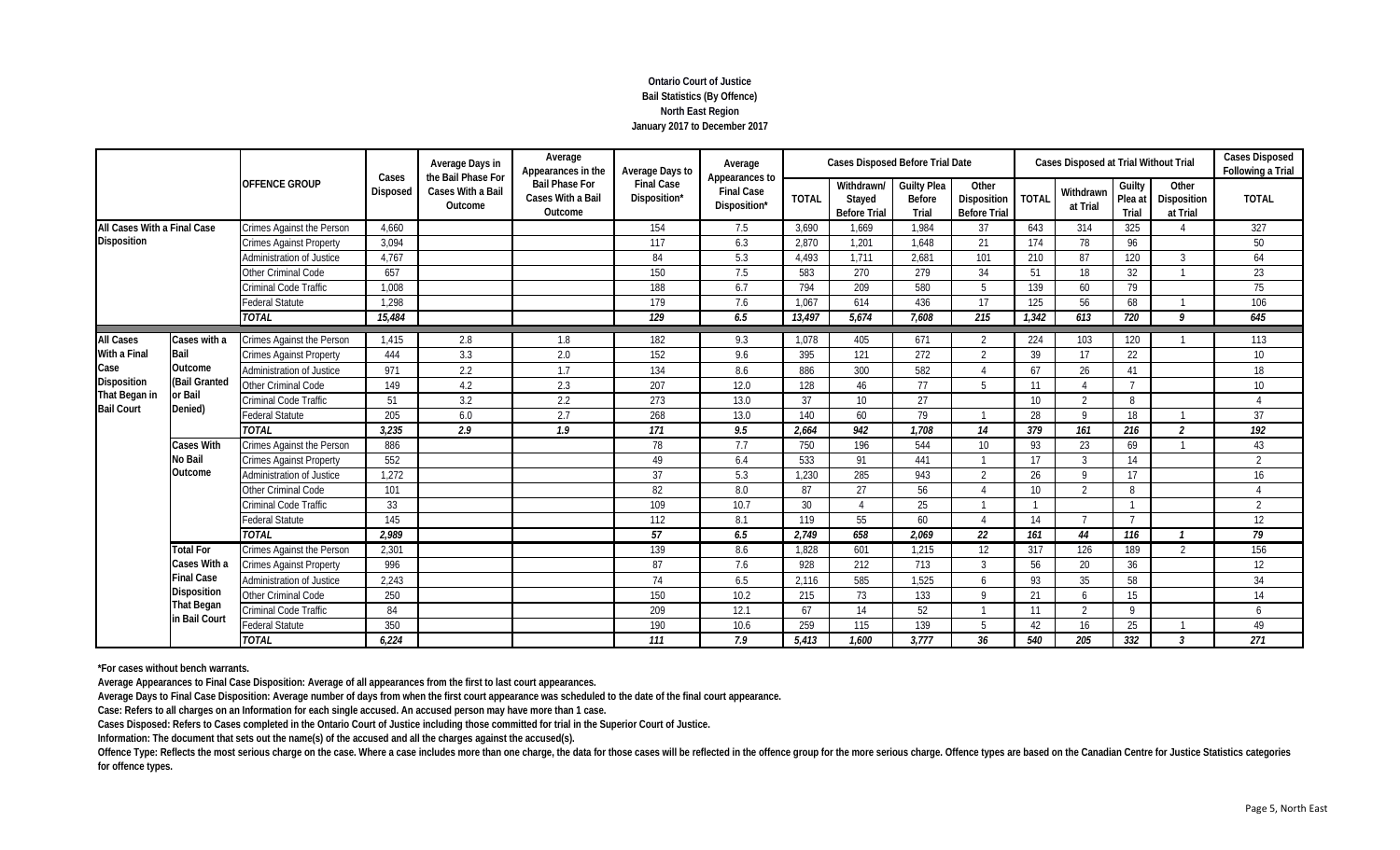# **Ontario Court of Justice Bail Statistics (By Offence) North West Region January 2017 to December 2017**

|                             |                     | <b>OFFENCE GROUP</b><br>Crimes Against the Person<br><b>Crimes Against Property</b><br>Administration of Justice | Cases    | Average Days in<br>the Bail Phase For | Average<br>Appearances in the                         | Average Days to                   | Average<br>Appearances to         |              | Cases Disposed Before Trial Date            |                                              |                                             |                 | Cases Disposed at Trial Without Trial |                            |                                  | <b>Cases Disposed</b><br>Following a Trial |
|-----------------------------|---------------------|------------------------------------------------------------------------------------------------------------------|----------|---------------------------------------|-------------------------------------------------------|-----------------------------------|-----------------------------------|--------------|---------------------------------------------|----------------------------------------------|---------------------------------------------|-----------------|---------------------------------------|----------------------------|----------------------------------|--------------------------------------------|
|                             |                     |                                                                                                                  | Disposed | Cases With a Bail<br>Outcome          | <b>Bail Phase For</b><br>Cases With a Bail<br>Outcome | <b>Final Case</b><br>Disposition* | <b>Final Case</b><br>Disposition* | <b>TOTAL</b> | Withdrawn/<br>Stayed<br><b>Before Trial</b> | <b>Guilty Plea</b><br><b>Before</b><br>Trial | Other<br>Disposition<br><b>Before Trial</b> | <b>TOTAL</b>    | Withdrawn<br>at Trial                 | Guilty<br>Plea at<br>Trial | Other<br>Disposition<br>at Trial | <b>TOTAL</b>                               |
| All Cases With a Final Case |                     |                                                                                                                  | 3,494    |                                       |                                                       | 165                               | 8.2                               | 2,101        | 732                                         | 1,356                                        | 13                                          | 1,076           | 568                                   | 505                        | 3                                | 317                                        |
| Disposition                 |                     |                                                                                                                  | 1,407    |                                       |                                                       | 129                               | 6.9                               | 1,233        | 516                                         | 701                                          | 16                                          | 147             | 77                                    | 69                         |                                  | 27                                         |
|                             |                     |                                                                                                                  | 3,678    |                                       |                                                       | 87                                | 5.9                               | 3,460        | 1.512                                       | 1.906                                        | 42                                          | 190             | 95                                    | 92                         | 3                                | 28                                         |
|                             |                     | Other Criminal Code                                                                                              | 360      |                                       |                                                       | 163                               | 7.2                               | 296          | 135                                         | 151                                          | 10                                          | 42              | 26                                    | 16                         |                                  | 22                                         |
|                             |                     | Criminal Code Traffic                                                                                            | 847      |                                       |                                                       | 164                               | $6.2\,$                           | 670          | 88                                          | 576                                          | 6                                           | 127             | 46                                    | 81                         |                                  | 50                                         |
|                             |                     | <b>Federal Statute</b>                                                                                           | 611      |                                       |                                                       | 160                               | 7.7                               | 530          | 281                                         | 236                                          | 13                                          | 58              | 28                                    | 30                         |                                  | 23                                         |
|                             |                     | <b>TOTAL</b>                                                                                                     | 10.397   |                                       |                                                       | 132                               | 7.0                               | 8.290        | 3.264                                       | 4.926                                        | 100                                         | 1,640           | 840                                   | 793                        | 7                                | 467                                        |
| <b>All Cases</b>            | Cases with a        | Crimes Against the Person                                                                                        | 1,207    | 5.7                                   | 2.7                                                   | 201                               | 10.1                              | 651          | 193                                         | 453                                          |                                             | 439             | 234                                   | 204                        |                                  | 117                                        |
| With a Final                | Bail                | <b>Crimes Against Property</b>                                                                                   | 290      | 5.1                                   | 2.4                                                   | 163                               | 9.4                               | 239          | 85                                          | 152                                          | $\gamma$                                    | 43              | 26                                    | 17                         |                                  | 8                                          |
| Case                        | Outcome             | <b>Administration of Justice</b>                                                                                 | 946      | 4.2                                   | 2.3                                                   | 152                               | 8.8                               | 872          | 384                                         | 487                                          |                                             | 62              | 27                                    | 35                         |                                  | 12                                         |
| <b>Disposition</b>          | (Bail Granted       | Other Criminal Code                                                                                              | 67       | 3.9                                   | 2.2                                                   | 253                               | 11.4                              | 56           | 27                                          | 28                                           |                                             | 6               | $\Lambda$                             | 2                          |                                  | 5                                          |
| That Began in               | <b>or Bail</b>      | Criminal Code Traffic                                                                                            | 53       | 4.1                                   | 2.1                                                   | 230                               | 11.0                              | 40           | 5                                           | 35                                           |                                             | 11              | 5                                     | 6                          |                                  | $\overline{2}$                             |
| <b>Bail Court</b>           | Denied)             | <b>Federal Statute</b>                                                                                           | 93       | 6.4                                   | 2.7                                                   | 230                               | 11.5                              | 70           | 39                                          | 31                                           |                                             | 17              | 10 <sup>°</sup>                       |                            |                                  | 6                                          |
|                             |                     | <b>TOTAL</b>                                                                                                     | 2.656    | 5.0                                   | 2.5                                                   | 183                               | 9.7                               | 1.928        | 733                                         | 1.186                                        | Q                                           | 578             | 306                                   | 271                        |                                  | 150                                        |
|                             | <b>Cases With</b>   | Crimes Against the Person                                                                                        | 754      |                                       |                                                       | 95                                | 8.3                               | 486          | 104                                         | 380                                          | 2                                           | 209             | 79                                    | 130                        |                                  | 59                                         |
|                             | No Bail             | <b>Crimes Against Property</b>                                                                                   | 283      |                                       |                                                       | 56                                | 7.1                               | 262          | 41                                          | 218                                          | $\mathcal{R}$                               | 20              | 11                                    | $\mathsf Q$                |                                  |                                            |
|                             | Outcome             | Administration of Justice                                                                                        | 1,316    |                                       |                                                       | 49                                | 5.3                               | 1,271        | 401                                         | 868                                          | $\overline{2}$                              | 38              | 18                                    | 20                         |                                  |                                            |
|                             |                     | Other Criminal Code                                                                                              | 60       |                                       |                                                       | 65                                | 7.1                               | 49           | 6                                           | 42                                           |                                             | $\Omega$        | 5                                     | $\boldsymbol{\varLambda}$  |                                  | $\overline{2}$                             |
|                             |                     | Criminal Code Traffic                                                                                            | 31       |                                       |                                                       | 94                                | 8.3                               | 27           | 3                                           | 23                                           |                                             |                 |                                       | 3                          |                                  |                                            |
|                             |                     | <b>Federal Statute</b>                                                                                           | 106      |                                       |                                                       | 72                                | 9.4                               | 99           | 40                                          | 59                                           |                                             | $5\overline{5}$ |                                       | $\boldsymbol{\Lambda}$     |                                  | $\overline{2}$                             |
|                             |                     | <b>TOTAL</b>                                                                                                     | 2,550    |                                       |                                                       | 65                                | 6.6                               | 2,194        | 595                                         | 1,590                                        | $\boldsymbol{Q}$                            | 285             | 115                                   | 170                        |                                  | 71                                         |
|                             | <b>Total For</b>    | Crimes Against the Person                                                                                        | 1,961    |                                       |                                                       | 156                               | 9.4                               | 1,137        | 297                                         | 833                                          |                                             | 648             | 313                                   | 334                        |                                  | 176                                        |
|                             | <b>Cases With a</b> | <b>Crimes Against Property</b>                                                                                   | 573      |                                       |                                                       | 100                               | 8.0                               | 501          | 126                                         | 370                                          | 5                                           | 63              | 37                                    | 26                         |                                  | $\mathsf{Q}$                               |
|                             | <b>Final Case</b>   | <b>Administration of Justice</b>                                                                                 | 2,262    |                                       |                                                       | 85                                | 6.6                               | 2,143        | 785                                         | 1,355                                        | $\mathcal{L}$                               | 100             | 45                                    | 55                         |                                  | 19                                         |
|                             | Disposition         | Other Criminal Code                                                                                              | 127      |                                       |                                                       | 149                               | 9.0                               | 105          | 33                                          | 70                                           | $\mathfrak{D}$                              | 15              | $\mathsf{Q}$                          | 6                          |                                  |                                            |
|                             | <b>That Began</b>   | Criminal Code Traffic                                                                                            | 84       |                                       |                                                       | 167                               | 9.8                               | 67           | 8                                           | 58                                           |                                             | 15              | 6                                     | $\mathbf Q$                |                                  | $\overline{2}$                             |
|                             | in Bail Court       | Federal Statute                                                                                                  | 199      |                                       |                                                       | 132                               | 10.2                              | 169          | 79                                          | 90                                           |                                             | 22              | 11                                    | 11                         |                                  | 8                                          |
|                             |                     | <b>TOTAL</b>                                                                                                     | 5,206    |                                       |                                                       | 117                               | 8.0                               | 4.122        | 1.328                                       | 2.776                                        | 18                                          | 863             | 421                                   | 441                        |                                  | 221                                        |

**\*For cases without bench warrants.**

**Average Appearances to Final Case Disposition: Average of all appearances from the first to last court appearances.**

**Average Days to Final Case Disposition: Average number of days from when the first court appearance was scheduled to the date of the final court appearance.**

**Case: Refers to all charges on an Information for each single accused. An accused person may have more than 1 case.**

**Cases Disposed: Refers to Cases completed in the Ontario Court of Justice including those committed for trial in the Superior Court of Justice.**

**Information: The document that sets out the name(s) of the accused and all the charges against the accused(s).**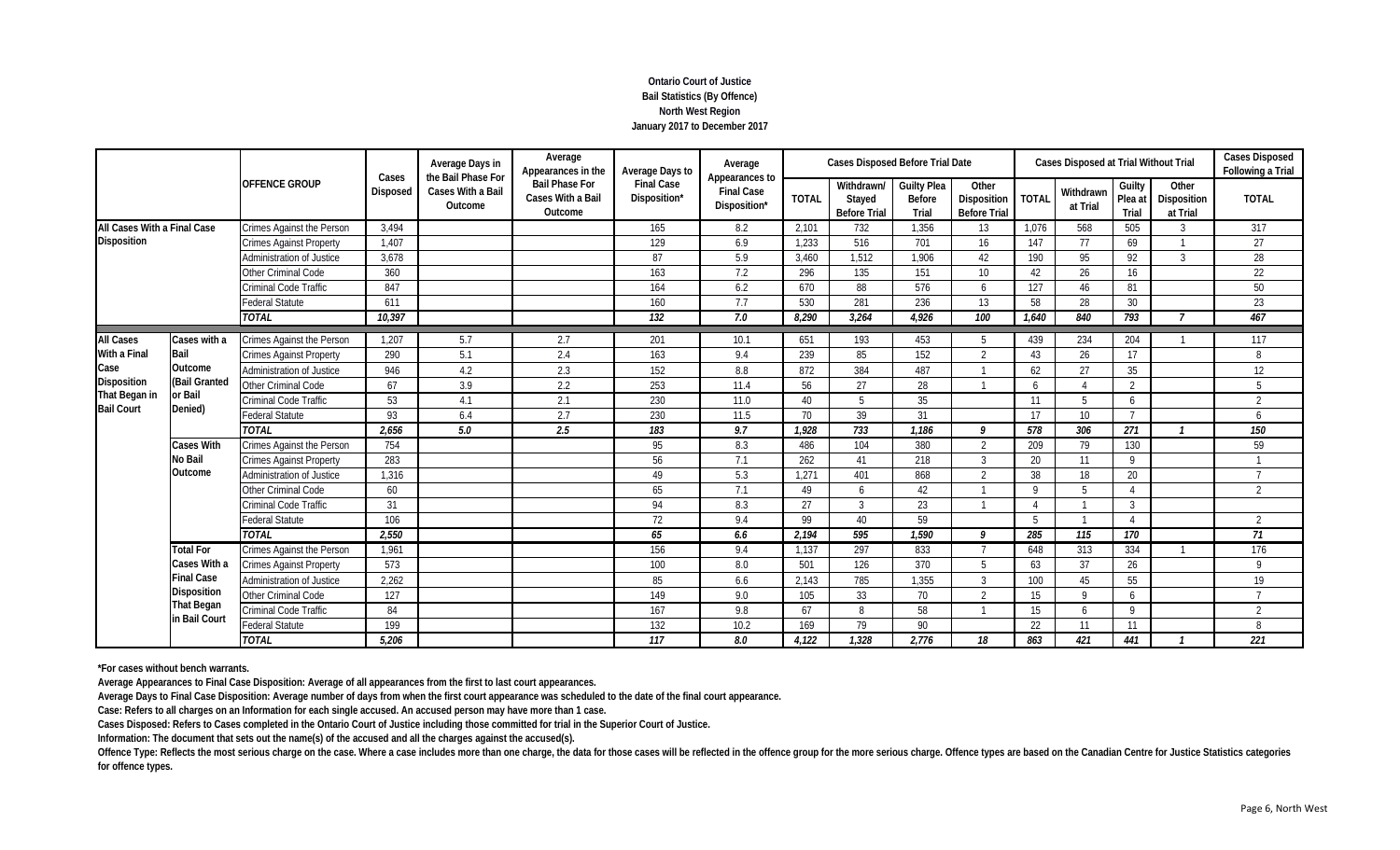# **Ontario Court of Justice Bail Statistics (By Offence) Toronto Region January 2017 to December 2017**

|                                    |                        | <b>OFFENCE GROUP</b><br>Crimes Against the Person<br><b>Crimes Against Property</b><br>Administration of Justice | Cases    | Average Days in<br>the Bail Phase For | Average<br>Appearances in the                         | Average Days to                   | Average<br>Appearances to         |              | <b>Cases Disposed Before Trial Date</b>     |                                              |                                             |              | Cases Disposed at Trial Without Trial |                            |                                  | Cases Disposed<br>Following a Trial |
|------------------------------------|------------------------|------------------------------------------------------------------------------------------------------------------|----------|---------------------------------------|-------------------------------------------------------|-----------------------------------|-----------------------------------|--------------|---------------------------------------------|----------------------------------------------|---------------------------------------------|--------------|---------------------------------------|----------------------------|----------------------------------|-------------------------------------|
|                                    |                        |                                                                                                                  | Disposed | <b>Cases With a Bail</b><br>Outcome   | <b>Bail Phase For</b><br>Cases With a Bail<br>Outcome | <b>Final Case</b><br>Disposition* | <b>Final Case</b><br>Disposition* | <b>TOTAL</b> | Withdrawn/<br>Stayed<br><b>Before Trial</b> | <b>Guilty Plea</b><br><b>Before</b><br>Trial | Other<br>Disposition<br><b>Before Trial</b> | <b>TOTAL</b> | Withdrawn<br>at Trial                 | Guilty<br>Plea at<br>Trial | Other<br>Disposition<br>at Trial | <b>TOTAL</b>                        |
| All Cases With a Final Case        |                        |                                                                                                                  | 13,987   |                                       |                                                       | 222                               | 9.8                               | 11.043       | 7,055                                       | 3.743                                        | 245                                         | 2,057        | 1,323                                 | 720                        | 14                               | 887                                 |
| <b>Disposition</b>                 |                        |                                                                                                                  | 9,558    |                                       |                                                       | 104                               | 5.8                               | 9.188        | 5,613                                       | 3.496                                        | 79                                          | 283          | 170                                   | 111                        | $\overline{2}$                   | 87                                  |
|                                    |                        |                                                                                                                  | 8.113    |                                       |                                                       | 91                                | 5.5                               | 7.642        | 3.870                                       | 2.568                                        | 1.204                                       | 385          | 221                                   | 130                        | 34                               | 86                                  |
|                                    |                        | Other Criminal Code                                                                                              | 2,047    |                                       |                                                       | 208                               | 9.9                               | 1,698        | 1,037                                       | 610                                          | 51                                          | 198          | 120                                   | 71                         |                                  | 151                                 |
|                                    |                        | Criminal Code Traffic                                                                                            | 1,696    |                                       |                                                       | 309                               | $8.8\,$                           | 1,050        | 310                                         | 698                                          | 42                                          | 387          | 127                                   | 257                        | 3                                | 259                                 |
|                                    |                        | <b>Federal Statute</b>                                                                                           | 3,486    |                                       |                                                       | 196                               | 9.7                               | 2,851        | 2,222                                       | 606                                          | 23                                          | 340          | 197                                   | 142                        |                                  | 295                                 |
| <b>All Cases</b><br>Cases with a   |                        | <b>TOTAL</b>                                                                                                     | 38.887   |                                       |                                                       | 166                               | 7.8                               | 33,472       | 20.107                                      | 11.721                                       | 1.644                                       | 3,650        | 2.158                                 | 1,431                      | 61                               | 1,765                               |
|                                    |                        | Crimes Against the Person                                                                                        | 6,405    | 4.7                                   | 2.2                                                   | 267                               | 11.7                              | 4,902        | 3,181                                       | 1,675                                        | 46                                          | 1,058        | 680                                   | 370                        | 8                                | 445                                 |
| With a Final                       | Bail                   | <b>Crimes Against Property</b>                                                                                   | 2,453    | 3.4                                   | 1.9                                                   | 176                               | 9.6                               | 2,297        | 1,307                                       | 977                                          | 13                                          | 120          | 71                                    | 48                         |                                  | 36                                  |
| Case                               | Outcome                | Administration of Justice                                                                                        | 2,743    | 3.5                                   | 2.1                                                   | 175                               | 9.7                               | 2,478        | 1.689                                       | 773                                          | 16                                          | 219          | 135                                   | 82                         | $\overline{2}$                   | 46                                  |
| Disposition                        | (Bail Granted          | Other Criminal Code                                                                                              | 846      | 6.3                                   | 2.4                                                   | 290                               | 12.4                              | 686          | 464                                         | 212                                          | 10 <sup>1</sup>                             | 94           | 56                                    | 38                         |                                  | 66                                  |
| That Began in<br><b>Bail Court</b> | or Bail                | Criminal Code Traffic                                                                                            | 179      | 3.1                                   | 2.2                                                   | 310                               | 13.2                              | 132          | 37                                          | 93                                           | $\overline{2}$                              | 29           | 8                                     | 21                         |                                  | 18                                  |
|                                    | Denied)                | <b>Federal Statute</b>                                                                                           | 1,750    | 3.5                                   | 2.0                                                   | 245                               | 10.9                              | 1,371        | 1.071                                       | 296                                          |                                             | 206          | 121                                   | 85                         |                                  | 173                                 |
|                                    |                        | <b>TOTAL</b>                                                                                                     | 14,376   | 4.2                                   | 2.1                                                   | 236                               | 11.0                              | 11.866       | 7.749                                       | 4.026                                        | 91                                          | 1.726        | 1.071                                 | 644                        | 11                               | 784                                 |
|                                    | <b>Cases With</b>      | Crimes Against the Person                                                                                        | 2,329    |                                       |                                                       | 118                               | 10.1                              | 1,956        | 588                                         | 1,321                                        | 47                                          | 268          | 152                                   | 113                        | 3                                | 105                                 |
|                                    | <b>No Bail</b>         | <b>Crimes Against Property</b>                                                                                   | 2,408    |                                       |                                                       | 48                                | 5.6                               | 2,354        | 596                                         | 1.751                                        | $\overline{7}$                              | 43           | 23                                    | 20                         |                                  | 11                                  |
|                                    | Outcome                | Administration of Justice                                                                                        | 2,584    |                                       |                                                       | 41                                | 5.2                               | 2,479        | 942                                         | 1,509                                        | 28                                          | 79           | 50                                    | 28                         |                                  | 26                                  |
|                                    |                        | Other Criminal Code                                                                                              | 538      |                                       |                                                       | 129                               | 10.0                              | 446          | 180                                         | 262                                          |                                             | 50           | 32                                    | 15                         | $\mathcal{R}$                    | 42                                  |
|                                    |                        | Criminal Code Traffic                                                                                            | 67       |                                       |                                                       | 144                               | 11.3                              | 60           | 10 <sup>°</sup>                             | 49                                           |                                             | 6            | 2                                     |                            |                                  |                                     |
|                                    | <b>Federal Statute</b> | 698                                                                                                              |          |                                       | 150                                                   | 11.7                              | 575                               | 341          | 225                                         | $\Omega$                                     | 70                                          | 39           | 30                                    |                            | 53                               |                                     |
|                                    |                        | <b>TOTAL</b>                                                                                                     | 8,624    |                                       |                                                       | 78                                | 7.4                               | 7,870        | 2,657                                       | 5,117                                        | 96                                          | 516          | 298                                   | 210                        | 8                                | 238                                 |
|                                    | <b>Total For</b>       | Crimes Against the Person                                                                                        | 8,734    |                                       |                                                       | 221                               | 11.2                              | 6,858        | 3,769                                       | 2,996                                        | 93                                          | 1,326        | 832                                   | 483                        | 11                               | 550                                 |
|                                    | Cases With a           | Crimes Against Property                                                                                          | 4,861    |                                       |                                                       | 98                                | 7.2                               | 4,651        | 1,903                                       | 2,728                                        | 20                                          | 163          | 94                                    | 68                         |                                  | 47                                  |
|                                    | <b>Final Case</b>      | Administration of Justice                                                                                        | 5,327    |                                       |                                                       | 97                                | 7.1                               | 4,957        | 2,631                                       | 2.282                                        | 44                                          | 298          | 185                                   | 110                        | $\mathcal{S}$                    | 72                                  |
|                                    | Disposition            | Other Criminal Code                                                                                              | 1,384    |                                       |                                                       | 219                               | 11.3                              | 1,132        | 644                                         | 474                                          | 14                                          | 144          | 88                                    | 53                         | $\mathcal{R}$                    | 108                                 |
|                                    | <b>That Began</b>      | Criminal Code Traffic                                                                                            | 246      |                                       |                                                       | 256                               | 12.6                              | 192          | 47                                          | 142                                          | 3                                           | 35           | 10 <sup>1</sup>                       | 25                         |                                  | 19                                  |
|                                    | in Bail Court          | Federal Statute                                                                                                  | 2,448    |                                       |                                                       | 216                               | 11.2                              | 1.946        | 1.412                                       | 521                                          | 13                                          | 276          | 160                                   | 115                        |                                  | 226                                 |
|                                    |                        | <b>TOTAL</b>                                                                                                     | 23,000   |                                       |                                                       | 166                               | 9.4                               | 19.736       | 10.406                                      | 9.143                                        | 187                                         | 2.242        | 1.369                                 | 854                        | 19                               | 1.022                               |

**\*For cases without bench warrants.**

**Average Appearances to Final Case Disposition: Average of all appearances from the first to last court appearances.**

**Average Days to Final Case Disposition: Average number of days from when the first court appearance was scheduled to the date of the final court appearance.**

**Case: Refers to all charges on an Information for each single accused. An accused person may have more than 1 case.**

**Cases Disposed: Refers to Cases completed in the Ontario Court of Justice including those committed for trial in the Superior Court of Justice.**

**Information: The document that sets out the name(s) of the accused and all the charges against the accused(s).**